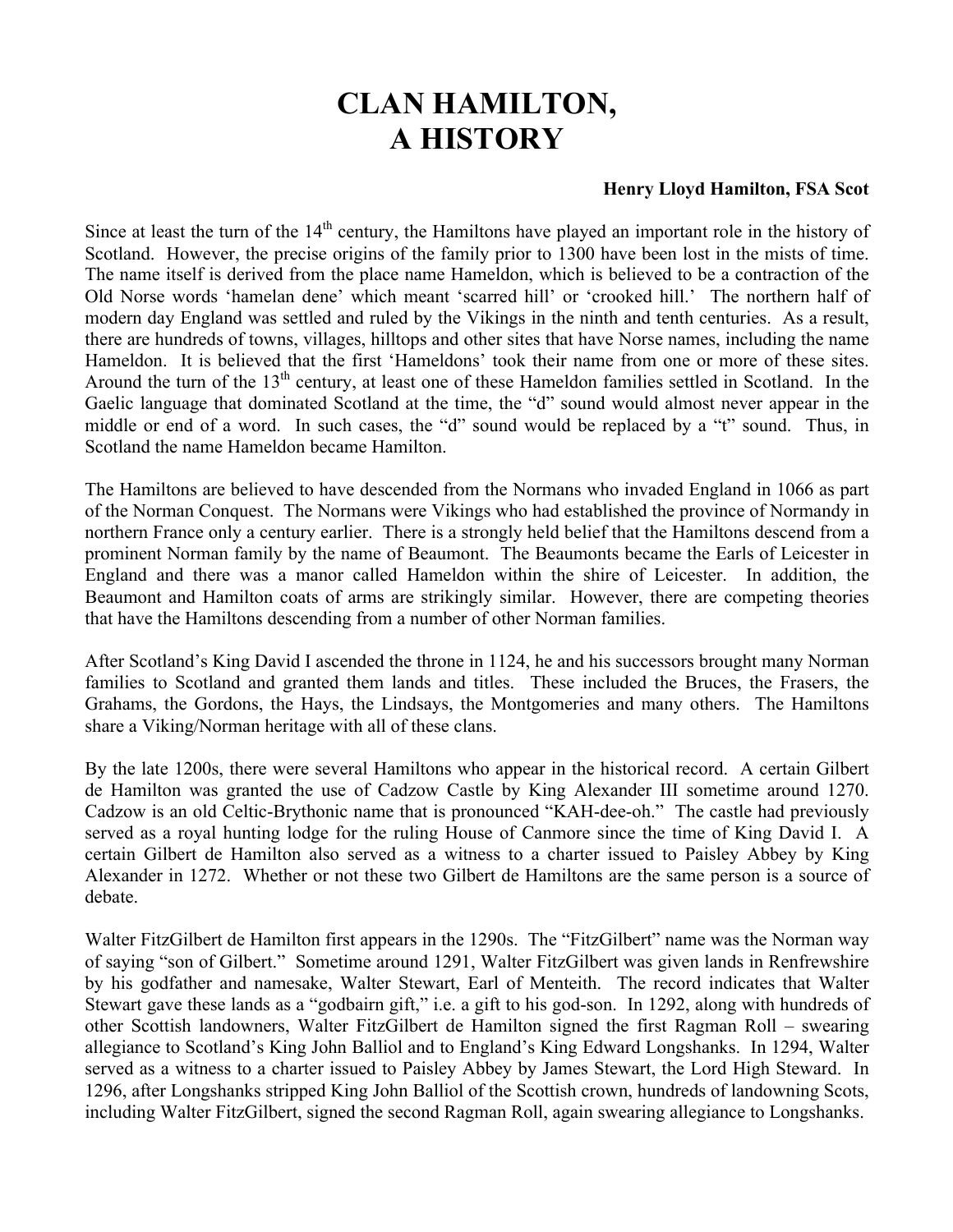By 1307, the majority of Scots had resigned themselves to the fact that they were being ruled by the English. William Wallace had been executed a few years earlier, and the rebellion of Robert the Bruce had been quashed and the Bruce had fled to Ireland. Longshanks placed Scotland in the hands of a Scottish council under Sir Adam Gordon, whom Longshanks appointed Justiciar of Scotland. Adam Gordon was also the chief of the Clan Gordon. Sometime between 1307 and 1310, Walter FitzGilbert de Hamilton married Mary Gordon, one of Adam Gordon's daughters.

Longshanks died later in 1307. His son, Edward II, then became King of England. At the same time, Robert the Bruce returned to Scotland and renewed the war for Scottish independence. In 1310, Edward II appointed several Scottish governors to oversee the most important Scottish castles. Walter FitzGilbert de Hamilton was appointed governor of Bothwell Castle, probably through the influence of his father-in-law, Adam Gordon. At the same time, Robert the Bruce's campaign was meeting with much success. By 1312, the Bruce had gained control over most of Scotland. In that year, the Bruce issued a charter granting Walter FitzGilbert large tracts of land in Lanarkshire. However, the charter was not made public at the time and Walter continued to command Bothwell Castle for the English.

By the spring of 1314, the Bruce had recaptured every major castle in Scotland except for Stirling and Bothwell. Stirling Castle had been under siege by Bruce's forces for almost a year, but Bothwell Castle had been left alone. It was the one castle that the Bruce never attacked, and everyone wondered why this was the case. In June of 1314, England's Edward II marched into Scotland once again. This time, he was at the head of the largest invasion force that he or his father had ever assembled. His first objective was to march straight to Stirling and relieve the siege of Stirling Castle. Robert the Bruce staged his own forces just south of Stirling and directly in Edward's path, on a field called Bannockburn. The Battle of Bannockburn lasted two days, but by the second day it was obviously becoming a rout. The entire English army began to run in all directions. Many ran southwesterly toward Bothwell Castle which was only a short distance away.

The English assumed that Bothwell Castle would be a safe haven. They could easily hold out at this fortress until more English relief forces arrived. Hundreds of mounted knights arrived at Bothwell. The castle's governor, Walter FitzGilbert de Hamilton, allowed fifty of the most senior knights to enter the gates and directed his garrison troops to escort these knights to areas where they could rest and recover. He then closed and locked the doors on the unsuspecting English and declared them to be his prisoners. Shortly thereafter, Edward Bruce, brother of the King, arrived at Bothwell Castle. Hamilton himself walked out of the gates to greet Bruce and to announce the capture of the Bannockburn escapees.

Among Hamilton's prisoners were some of England's most prominent nobles. These prisoners were ultimately returned to the English in exchange for Scottish prisoners that included Robert the Bruce's wife, his daughter Marjory, his sister Christina, and many others. For this, the King of Scots remained grateful to the governor of Bothwell Castle for the rest of his life. Hamilton was thereafter knighted by the Bruce and was granted a royal charter for the use of Cadzow Castle "to be held in as ample a manner as Sir Gilbert his father had held the same." New charters were issued for his previously held lands in Lanark and Renfrew in the west, and he was granted additional landholdings in Kinneil and elsewhere in the east.

There is evidence that Walter may have had a younger brother named John FitzGilbert de Hamilton. From sometime around 1315 until at least 1332, John FitzGilbert was Bailie of Bute and Keeper of Rothesay Castle for his overlord, the Lord High Steward. His own coat of arms is the same as Walter FitzGilbert's with the addition of a chevron, presumably to differentiate his arms from those of his brother. In some charters he is listed as "John fitz Gilbert," while in others he is listed as "John fitz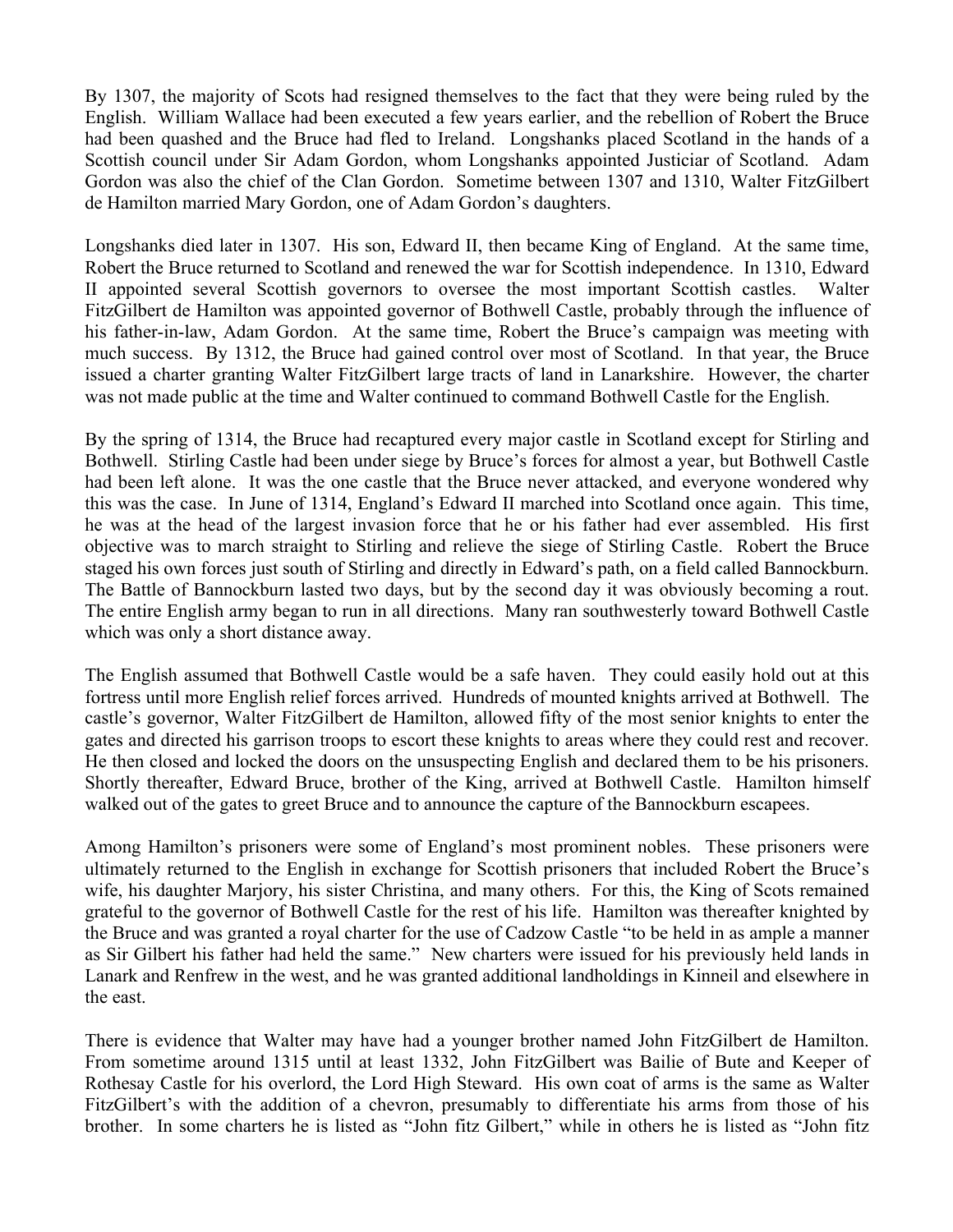Gilbert fitz Gilbert," further demonstrating that there had probably been more than one Gilbert de Hamilton.

According to legend, King Robert the Bruce sent one Gilbert de Hamilton to England in 1325 to represent the Bruce at the English court. There, Hamilton got into a fight with a member of the powerful Despencer family and killed him. Hamilton and his squire fled toward Scotland, hotly pursued by members of the enraged Despencer family. At a certain point, their horses were tiring and Hamilton and his squire believed they were close to being captured. They were entering a forested area when Hamilton spotted two woodcutters cutting down an oak tree with a two-man frame-saw. Hamilton and his squire quickly exchanged clothes with the woodcutters, grabbed the saw and continued sawing away at the oak. As their enemies drew near, Hamilton noticed that his squire was looking decidedly nervous. Afraid that the squire might give them away with his frightened stares, Hamilton diverted the squire's attention by shouting *"THROUGH!"* which in those days was the warning given when a tree was about to fall. The squire redirected his attention toward the oak, and the Despencers rode off in further search of their quarry. The Hamiltons subsequently adopted the cry of *"THROUGH!"* as their motto or battle cry, and the clan crest contains an oak tree being cut by a frame-saw.

Yet another Gilbert de Hamilton appears in many accounts as the husband of Isabelle Randolph whose mother was a sister of Robert the Bruce and whose father was Thomas Randolph, Scotland's Lord High Chamberlain. This Gilbert who supposedly married Robert the Bruce's niece and the Gilbert who was cutting down the oak tree may, or may not, be one and the same. However, they are certainly of a later generation than the Gilberts described earlier, further bolstering the idea of multiple Gilbert Hamiltons.

When Robert the Bruce died in 1329, his son David Bruce (King David II) was five years old. Edward Balliol, son of the former King John Balliol, then invaded Scotland with an English army and seized the throne. Young King David was smuggled off to France for his own protection. In 1333 and 1334, Balliol began attacking all of Bruce's former supporters. Walter FitzGilbert Hamilton's son, David Hamilton, was laird of Cadzow at this time. When Balliol and the English attacked Cadzow Castle, Hamilton and his forces were unable to withstand the onslaught. Hamilton had to abandon the castle which Balliol then granted to one of his own supporters. David Hamilton continued to fight for King David's cause and allied himself with King David's cousin, Uilleam, 5<sup>th</sup> Earl of Ross. In 1336, Balliol was finally defeated and Hamilton was able to recover Cadzow Castle. King David Bruce returned from France in 1341 and was placed on the throne at the age of seventeen. David Hamilton became a member of the King's council. The two Davids fought side by side against the English at the Battle of Durham in 1346 (what the English call the Battle of Neville's Cross). The two of them were captured together and were imprisoned together in England for an extensive period.

David Hamilton married Margaret of Ross, daughter of Uilleam, 5<sup>th</sup> Earl of Ross. Cadzow Castle had suffered severe damage during the Balliol wars and David built a manor house on adjacent Cadzow lands. This area was known as "The Orchard" and the new manor house took on this name as well. The house included at least two towers and is sometimes referred to as a tower house. David and Margaret's oldest child was a son, also named David. This second David Hamilton became the chief of what was now an ever expanding clan by the name of Hamilton. David married Janet Keith, daughter of Sir William Keith of Galston.

The eldest son of David and Janet, and subsequent chief of the clan, was John Hamilton. John married Janet Douglas, daughter of Sir James Douglas of Dalkeith. This marriage brought the Hamilton clan within what was called the "Douglas Alliance." John and Janet Hamilton named their first born son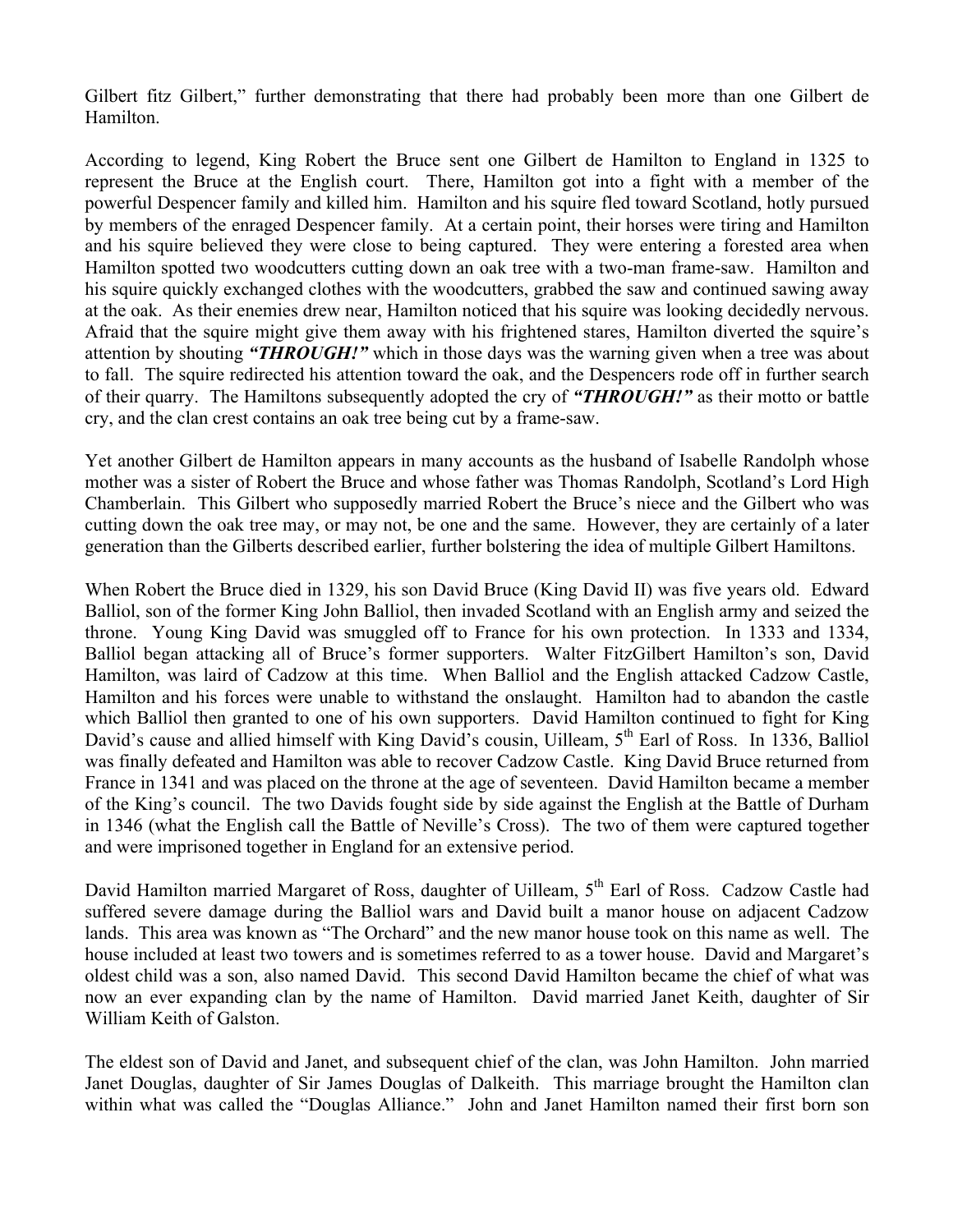after Janet's father. This James Hamilton grew up in the shadow of the Douglas Alliance. He eventually married Janet Livingstone, daughter of the Earl of Douglas's steward.

It was around this time that Scotland's thirty year old King James I was released from the Tower of London after having been a prisoner of the English since he was twelve years old. The King was released on condition that twenty-one prominent Scots be sent to England to serve as hostages for their King. One of these prominent Scots was James Hamilton, chief of the Hamiltons. Hamilton was eventually released from captivity sometime around 1440. Unfortunately, he died shortly thereafter. His son, also named James, now became chief of the Hamiltons at the tender age of seventeen. He later married Euphemia Graham, widow of the 5<sup>th</sup> Earl of Douglas. Their daughter, Elizabeth Hamilton, eventually married David Lindsay,  $5<sup>th</sup>$  Earl of Crawford.

In 1443, one William Douglas became the  $8<sup>th</sup>$  Earl of Douglas and chief of the Douglases. James Hamilton, laird of Cadzow, became his closest friend and ally and one of the most important lairds within the Douglas Alliance. A civil war had broken out in Scotland between the Douglas Alliance and a group of families that had acquired power at the royal court during the minority of King James II. After a year of fighting, the Earl of Douglas essentially ruled Scotland in the name of the thirteen year old King. In 1445, at a King's Council convened by the Earl of Douglas, King James granted James Hamilton of Cadzow the title of Lord Hamilton. All of Hamilton's various lands and estates throughout the Clyde valley and elsewhere were consolidated into a new lordship to be called Hamilton. The town of Cadzow itself took on the name of Hamilton. The grant stated that the seat of the Hamilton lordship "shall be the manor house known as The Orchard."

When King James came of age, he declared war on the Douglases. Douglas and Hamilton sent word to their clans and liegemen to assemble in arms. When the Douglas army was assembled, it rivaled the King's army in size. The Hamiltons were the largest contingent within the Douglas army, aside from the Douglases themselves. Many intermediaries, wishing to avoid warfare, sought to arrange peace talks between the two sides. In February of 1452, the Earl of Douglas agreed to accept King James' invitation to have dinner with him at Stirling Castle. Douglas arrived in Stirling with only a fraction of his army and, after billeting his army in the town, he and Lord Hamilton made their way up the hill to Stirling Castle. Hamilton got into a scuffle with the guards at the gate because the guards had been ordered not to let Hamilton accompany Douglas into the castle. Douglas himself finally indicated to Hamilton that he would proceed alone. At dinner, a very heated argument ensued, during which the King drew a knife from his belt and stabbed Douglas in the neck. The King's aides then rushed in to finish the job.

Open warfare now resumed. The Hamiltons and the Douglases burned the town of Stirling to the ground. The brother of the murdered  $8^{th}$  Earl of Douglas now became the  $9^{th}$  Earl. A letter of defiance was nailed to the door of the Scottish Parliament, listing the crimes of King James II and declaring that he had forfeited his right to the crown. The letter was signed by the 9<sup>th</sup> Earl of Douglas and the Lord Hamilton. Although Lord Hamilton and the new Earl of Douglas had never cared for each other, Hamilton kept his clan within the Douglas Alliance out of a sense of loyalty to his friend, the murdered  $8<sup>th</sup>$  Earl. The new Earl of Douglas made plans to go to England to meet with the English King and ask for military assistance against the King of Scots. Lord Hamilton objected to this on the grounds that public opinion was currently leaning in favor of the Douglas Alliance, but the Alliance would lose this popular support if they brought the English into the war. Hamilton also argued that the Alliance did not need assistance from England in the first place. This on-going argument between Hamilton and Douglas only served to further the tensions and the bad blood between the two men.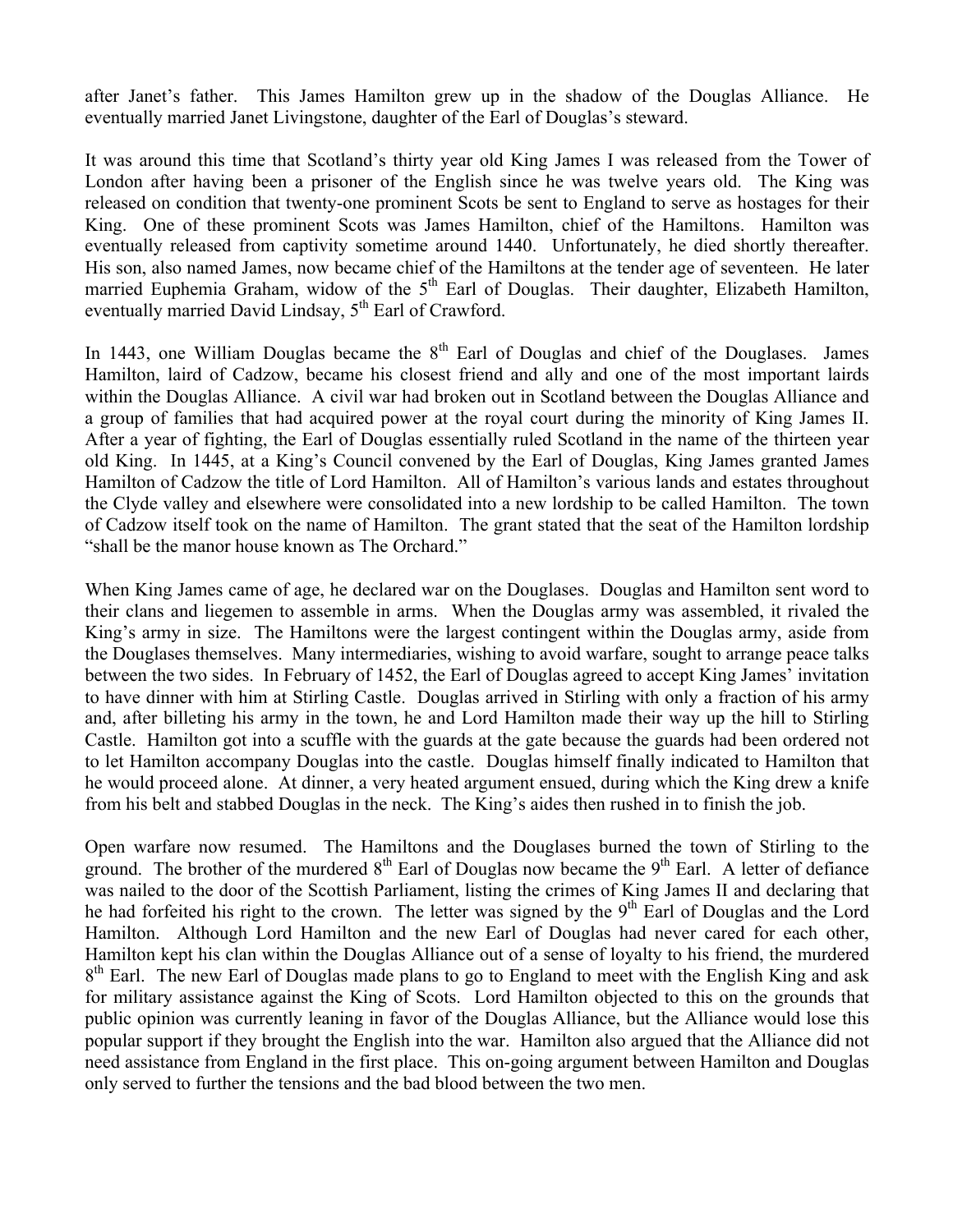After months of fighting, King James II and his counselors decided that they could no longer continue this war with the Douglases. They sent envoys to seek a truce and to ask for peace talks with the leaders of the Douglas Alliance. The King and his council met with the Earl of Douglas, Lord Hamilton and others. One of the King's most trusted advisors was James Kennedy, Bishop of St Andrews. Bishop Kennedy became impressed with Lord Hamilton during these talks. Although nothing came of these negotiations, the Bishop sent word to Hamilton that Hamilton would be welcomed at the King's side at any time he wished.

When the King himself later took command of a siege of Abercorn Castle, a Douglas stronghold in eastern Scotland, the Earl of Douglas and the army of the Douglas Alliance marched toward Abercorn. Upon arrival, they could see that the castle was completely surrounded by the King's army. The Earl of Douglas had his forces set up camp a fair distance behind the King's forces. They remained encamped there for some time without taking any action. On one particular evening when the leaders of the Alliance were meeting with the Earl of Douglas in his tent, Lord Hamilton stated that he was tired of waiting around and demanded to know why they were not already attacking the siege forces. Douglas replied that the time was not right. Hamilton responded that the time would never be more right than it was at that moment. The longer they waited, he said, the more chance that the King's numbers would increase and his reinforcements would be able to form up behind the Douglas lines in the same way that Douglas was now positioned behind the King. The Earl of Douglas rose to his feet and leaned into Lord Hamilton's face as he responded angrily, "If you are tired or afraid, you may depart when you please!"

Without another word, Hamilton turned and walked out of the tent. If anyone was tired or afraid, he thought, it was the Earl of Douglas. More importantly, the Earl of Douglas had severely insulted Lord Hamilton and had done so in front of other members of the Alliance. The relationship between this Earl of Douglas and Lord Hamilton had never been the best, but Douglas had now destroyed it forever.

Hamilton spent the rest of that evening pondering the situation that he and his clan now found themselves in. Late that night, he gave orders to his chief lieutenants to rouse their men and be prepared to move out of the camp. Lord Hamilton was taking the Hamiltons over to the King's side. Hamilton sent messengers ahead to announce to the King and the Bishop of St Andrews that he was coming to pledge his fealty to the King. Though Hamilton remained cautious and suspicious, the King welcomed him warmly and the Bishop praised him highly. Throughout the rest of the night, other members of the Douglas Alliance also arrived at the King's camp and brought their clans with them. These other nobles and clan chiefs had always held Lord Hamilton in high esteem. They regarded him as one of the true leaders within the Douglas Alliance. They did not agree with the way that Lord Hamilton had been treated, and they did not choose to fight against the King's army if the Hamiltons were now a part of it.

When the Earl of Douglas awoke the next morning, he found that most of his army had deserted him. He gathered up what remaining forces he had and left the field. The King declared the siege of Abercorn to be a great victory, and he let it be known that he attributed this victory to the actions of Lord Hamilton whom he now considered a close friend and trusted servant of the crown. From this point forward, the Hamiltons became one of the most trusted and loyal allies of the Royal Stewart family. (The victory at Abercorn became a symbol of this trust and loyalty. Almost one hundred and fifty years later, King James VI bestowed the title of "Lord Abercorn" on Lord Hamilton's great-greatgrandson in honor of the years of loyalty and service that the Hamiltons had provided to the royal family.)

The Royal Stewart family was descended in a female line from the famous Somerled, Lord of the Isles. Alexander Stewart, Lord High Steward, had married Somerled's great-granddaughter, Jane, sometime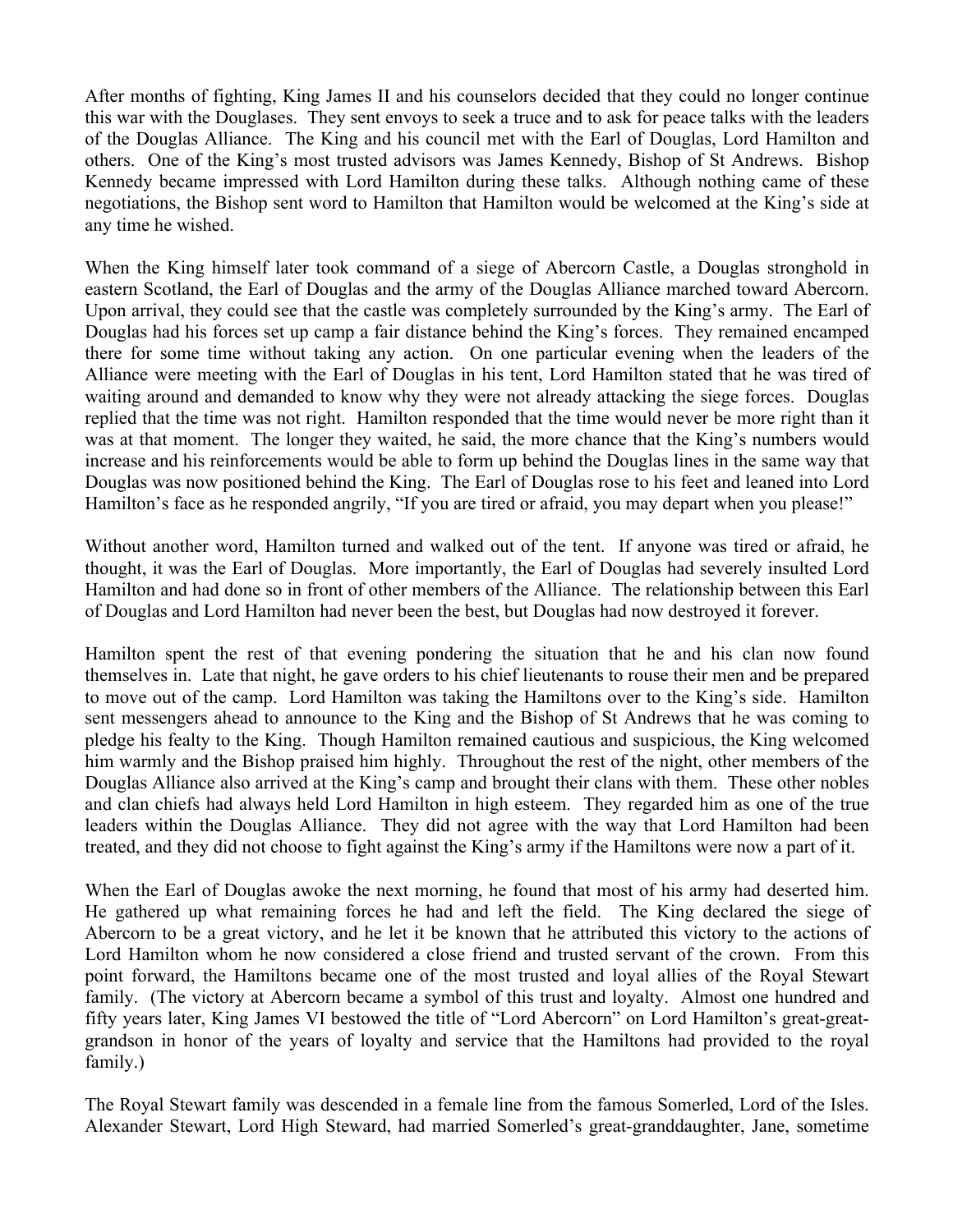around 1240. Lady Jane had inherited the Isle of Arran through her Somerled line. This inheritance then passed down through the Stewart line to King James III, who granted the Isle of Arran to his sister, Mary, along with the title Countess of Arran. The Countess of Arran eventually married Lord Hamilton as his second wife.

Lord Hamilton then spent a significant amount of time on the Isle of Arran, refurbishing the island's primary stronghold, Brodick Castle. The son of Lord Hamilton and the Countess of Arran was named James Hamilton. He became the 2<sup>nd</sup> Lord Hamilton upon the death of his father. Through his mother, the young Lord Hamilton was a first cousin of the future King James IV. From that point on, and for several generations thereafter, the next in line to succeed to the throne after the reigning Stewart was a Hamilton. Historians refer to this as *The Hamilton Temptation*. Despite centuries of murder and mayhem having been foisted upon the Kings and Queens of Scotland by close relatives and others, the Hamiltons never gave in to this temptation but remained fiercely loyal to their ruling cousins.

The 2<sup>nd</sup> Lord Hamilton eventually inherited the Isle of Arran from his mother. His cousin, King James IV, bestowed upon him the title of Earl of Arran in 1503. The Earl of Arran became a noted warrior, jouster, and military commander. In 1502, he had led a Scottish expedition to Scandinavia to assist the King of Denmark in a war against the Swedes and Norwegians. At an international tournament in 1503, the Earl of Arran won all of the archery contests, whether with longbow or crossbow, and whether on horseback or foot. In 1504, the King sent the Earl of Arran to the western isles to restore order among the MacDonalds, the MacLeods and the MacLeans who were suspected of being in league with the English. In 1513, the Earl of Arran was appointed Lord High Admiral of Scotland and commanded the Scottish fleet during another war with the English. As chief of the Hamiltons, he also led his clan against the Douglases in the bloody battle now known as "Cleanse the Causeway" on the High Street of Edinburgh in 1520.

When the seeds of the Protestant Reformation first took hold in Scotland, the Earl of Arran's nephew, Patrick Hamilton, was burned at the stake as Scotland's first Protestant martyr (1528). Only a few years later, one of the Earl's illegitimate sons, John Hamilton, became Archbishop of St Andrews and tried to reform the Catholic Church from within, but it was too late. The Reformation was already overwhelming Scotland. In the civil war that followed, the Archbishop was eventually hung from the gallows (1571).

Another of the Earl of Arran's illegitimate sons was Sir James Hamilton of Finnart, notoriously well known as the Bastard of Arran. An expert swordsman, he was recognized in battle for his defiance of anyone and anything. He would give all prisoners his "mark" – a swordcut across the face. James Hamilton of Finnart was also an accomplished engineer and architect, having studied these subjects while in school in France. At the request of King James V, he designed and built the royal palace and other buildings within the walls of Stirling Castle. He also redesigned and rebuilt Linlithgow Palace, including the elaborate fountains and statuary in the courtyard.

James Hamilton of Finnart also built the first castles in Scotland designed to withstand artillery fire. Two of these became Hamilton strongholds. One was Craignethen Castle, the other was a smaller castle built quite near the manor house known as The Orchard. This second castle was initially known as "the castle in the woods" and was meant to serve as a place of refuge if The Orchard should come under attack. The situation is confusing because the original Cadzow Castle had fallen into disuse by this time and ultimately crumbled away. This new "castle in the woods" later became known as Cadzow Castle. Finnart's father, the Earl of Arran, also had Finnart rebuild Kinneil House, transforming it from the simple keep that had been built in the 1200s into a significant manor house that included towers. Finnart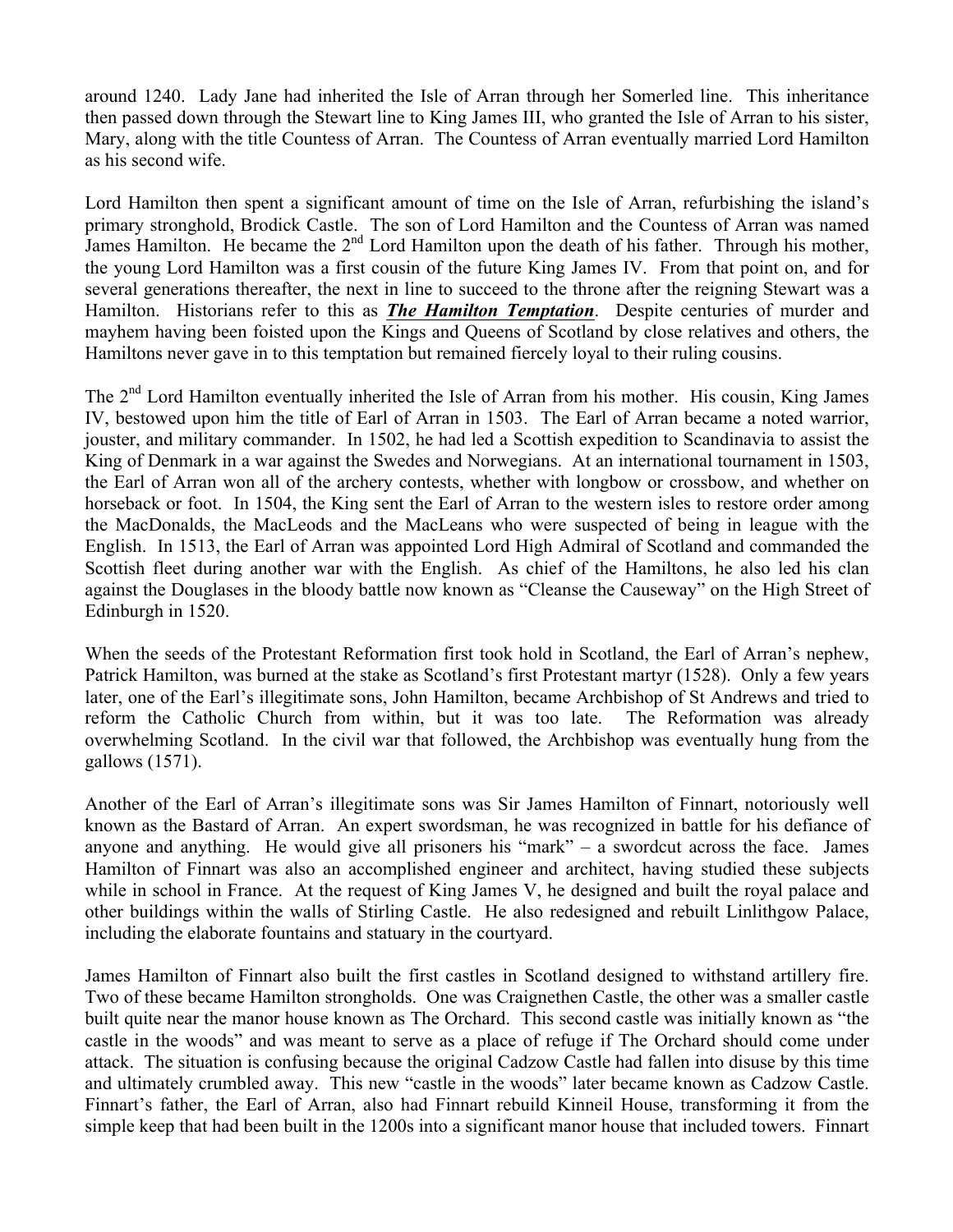acquired Strathaven Castle (also known as Avendale Castle) for himself in 1534 and made major improvements to that castle as well. Finnart became a close friend and confidant of James V until the King later charged him with high treason. The Bastard of Arran remained defiant to the end and issued a demand for trial by combat. The King had him beheaded in 1540.

The Earl of Arran's oldest legitimate son succeeded him as  $2<sup>nd</sup>$  Earl of Arran and was in line for the Scottish throne after King James V. When Mary (future Queen of Scots) was born, he became her heir as well. Upon the death of James V, and while Mary was still an infant, the twenty-six year old Earl of Arran was named Regent of Scotland. The Arran Regency has been much criticized, but recent historians point out that much of that criticism was written by the Protestant revisionists of the  $16<sup>th</sup>$ century who were trying to paint all Hamiltons and all supporters of Queen Mary with the same disdainful brush. More recent assessments view the 2<sup>nd</sup> Earl of Arran in a much different light and show him to have governed much better than most of the monarchs who came before or after him.

When the  $2<sup>nd</sup>$  Earl of Arran negotiated Queen Mary's betrothal to the son of the King of France, the French King conferred upon him the Dukedom of Chatelherault (sha-tel-a-roe). Years later, after her French husband had died, Queen Mary and the Duke of Chatelherault had a falling out over her decision to marry Lord Darnley, but she and the Hamiltons were later reconciled. When Mary was being held prisoner at Lochleven Castle, the Hamiltons were among those who engineered her escape. A band of Hamiltons, led by the Duke's youngest son, Claud Hamilton, Lord Paisley, whisked the Queen across Scotland to the lands of the Hamiltons in the west. The Queen stayed for a time at Cadzow Castle and Craignethan Castle while she and the Hamiltons waited for the Gordons and the Campbells to join them. The chief of the Gordons was the Duke of Chatelherault's son-in-law while the chief of the Campbells was the Duke of Chatelherault's nephew. Unfortunately, the Queen's enemies engaged the Queen's forces at the Battle of Langside (1568) before the Clan Gordon was able to arrive from the north. When the Campbell chief suffered some kind of seizure at the very beginning of the battle, the Campbells immediately deserted the field and the Queen's cause. The Clan Hamilton was then left to face the Queen's enemies alone, and lost. James Douglas, Earl of Morton, subsequently became Regent and declared the Clan Hamilton to be an outlaw clan. He ordered that all of the clan's leaders be caught or killed "using whatever armed action may be necessary."

During this period, the various Regents who were ruling Scotland were all waging war on the Hamiltons. In the process, Cadzow Castle, Craignethan Castle, Brodick Castle and other Hamilton strongholds were demolished or rendered indefensible. The Orchard was burned to the ground in 1579 and Kinneil House was severely damaged as well.

King James VI eventually came of age was able to exercise his own authority. In 1585, he pardoned the Hamiltons and expressed appreciation for the loyalty that the clan had shown to his mother, Mary, Queen of Scots. At the time, the chief of the clan was the Duke of Chatelherault's son, John Hamilton, 4<sup>th</sup> Lord Hamilton. King James made him a member of his Privy Council and Governor of Dumbarton Castle. In 1591, Lord Hamilton began the construction of Hamilton House on the site where The Orchard manor house had stood. He also made repairs to Kinneil House and Brodick Castle. In 1599, King James appointed him Lord High Chancellor and raised him to the title of Marquess of Hamilton. His nephew, James Hamilton, was created Lord Abercorn and eventually Earl of Abercorn. His cousin, Thomas Hamilton, became one of the King's closest advisors and was created Earl of Melrose and subsequently Earl of Haddington.

Elizabeth Tudor was Queen of England and Ireland during this period. Her closest heir was her cousin, Scotland's King James VI. By 1587, King James was already anticipating that he might become King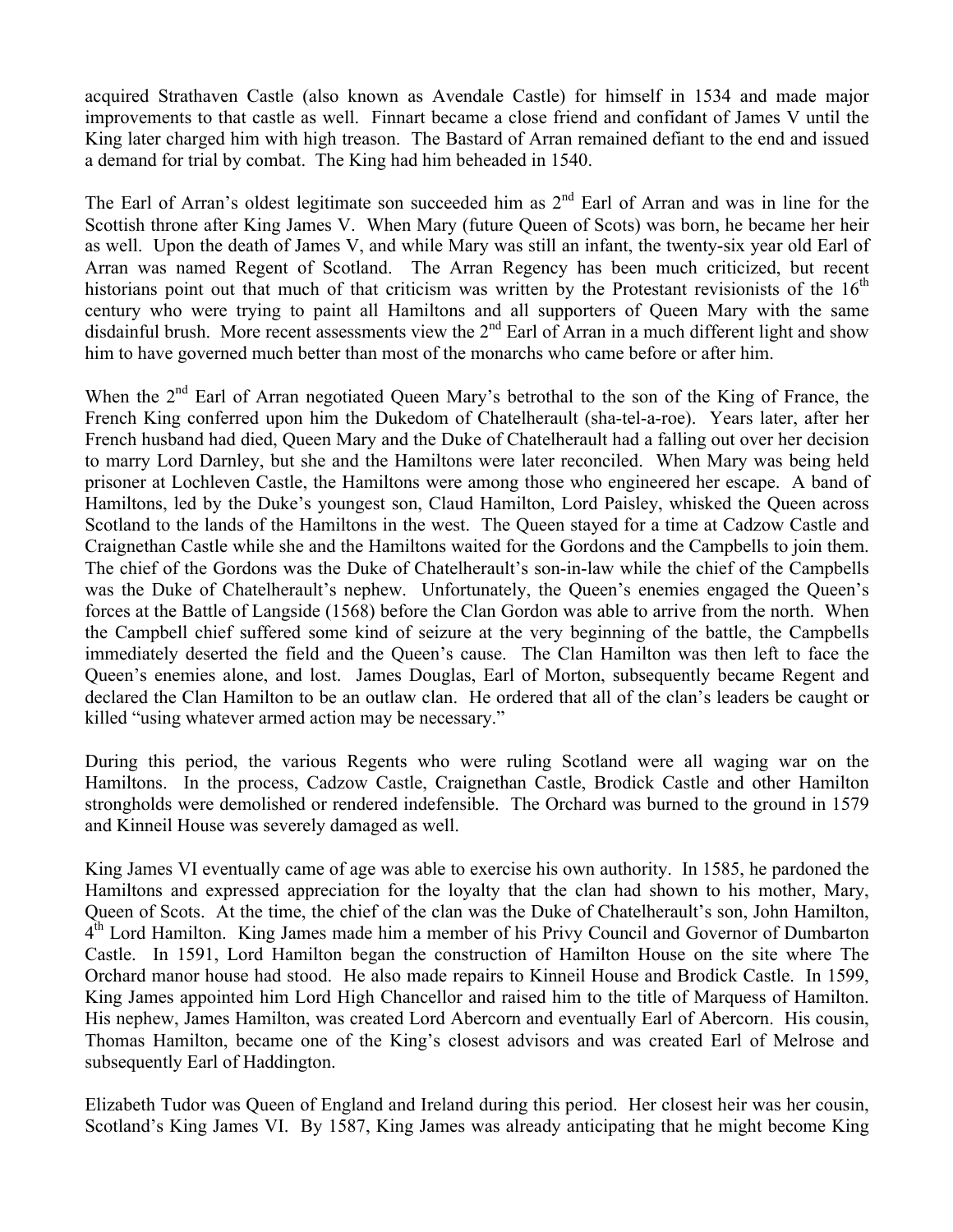of England one day. He engaged a certain James Hamilton to go to Ireland and gather intelligence for him on the state of Anglo-Irish relations. This James Hamilton was the son of Hans Hamilton of Dunlop. He obtained a professorship at Trinity College in Dublin. While he became a successful and well regarded teacher, he was using this position as a cover while he served as King James' agent in Ireland.

In 1603, King James VI of Scotland became King James I of England and Ireland. He then assisted James Hamilton of Trinity College in acquiring lands in County Down. In 1609, Hamilton was knighted and in 1622 he was created Viscount Clandeboye in the peerage of Ireland. King James also conferred Irish lands and titles upon another James Hamilton, the Earl of Abercorn. The Earl of Abercorn was made Lord of Strabane in the Irish peerage in 1612. Strabane is in County Tyrone and the current Dukes of Abercorn in Ireland descend from this branch of the family. Descendants of the Earl of Abercorn, descendants of the Viscount Clandeboye, and descendants of many other Hamiltons who migrated to Ireland in the 1600s, eventually became the extremely large contingent that historians now refer to as "the Irish Hamiltons."

When James VI had gone to London to assume the English crown, he appointed the Marquess of Hamilton as his Royal Commissioner for Scotland. The Marquess was to act for the King in the King's absence. The 2<sup>nd</sup> Marquess of Hamilton succeeded his father in this position of Royal Commissioner. In 1619, King James bestowed an additional title on the  $2<sup>nd</sup>$  Marquess. He made him Earl of Cambridge in the peerage of England. This appointment caused much furor in England because "Earl of Cambridge" had been an English title reserved for princes of the royal blood. When King James explained to the complainants that the Marquess of Hamilton WAS a prince of the royal blood, they objected that Hamilton could not be of royal blood because "he is a Scot!"

The son of the  $2<sup>nd</sup>$  Marquess was known by the courtesy title of Earl of Arran. The young Earl grew up in Brodick Castle on the Isle of Arran. As a teenager, his father brought him to England to live with his father at the royal court. There, the Earl of Arran became a close companion of the young Prince of Wales. The 2<sup>nd</sup> Marquess of Hamilton died and was succeed by the young Earl of Arran in March of 1625. The young Earl now became the 3rd Marquess of Hamilton. In the same month, King James VI died and was succeeded by the Prince of Wales, who then became King Charles I. Like his father and grandfather, the 3<sup>rd</sup> Marquess of Hamilton became chief of the Clan Hamilton and also the King's Royal Commissioner for Scotland. In addition, he became one of King Charles' closest advisors. The Marquess repeatedly tried to warn King Charles of the ill effects that his policies were having not only in Scotland, but in England and Ireland as well. Alas, the advice was of no avail. The Scottish revolt known as the Bishops Wars of 1639 and 1640 helped touch off the Irish Confederate War in 1641 and the English Civil War in 1642. All three of these wars soon merged into the conflagration known as the War of the Three Kingdoms.

In 1643, in the midst of this great war, the King raised the Marquess of Hamilton to the title of Duke of Hamilton, and bestowed upon him the additional title of Marquess of Clydesdale. In 1646, the King appointed the Duke to be Heriditary Keeper of Holyrood Palace and granted the Duke his own apartments there. During the War of the Three Kingdoms, the Duke of Hamilton led a Scottish army in support of the King, but was defeated by Oliver Cromwell at the Battle of Preston and was taken prisoner. Like his King, Hamilton was later beheaded by Cromwell.

The 1<sup>st</sup> Duke of Hamilton was succeeded by his younger brother, William Hamilton, Earl of Lanark. The  $2<sup>nd</sup>$  Duke of Hamilton raised an army (consisting largely of Hamiltons) to assist the young King Charles II in his attempt to regain the throne. With the young King at his side, the Duke of Hamilton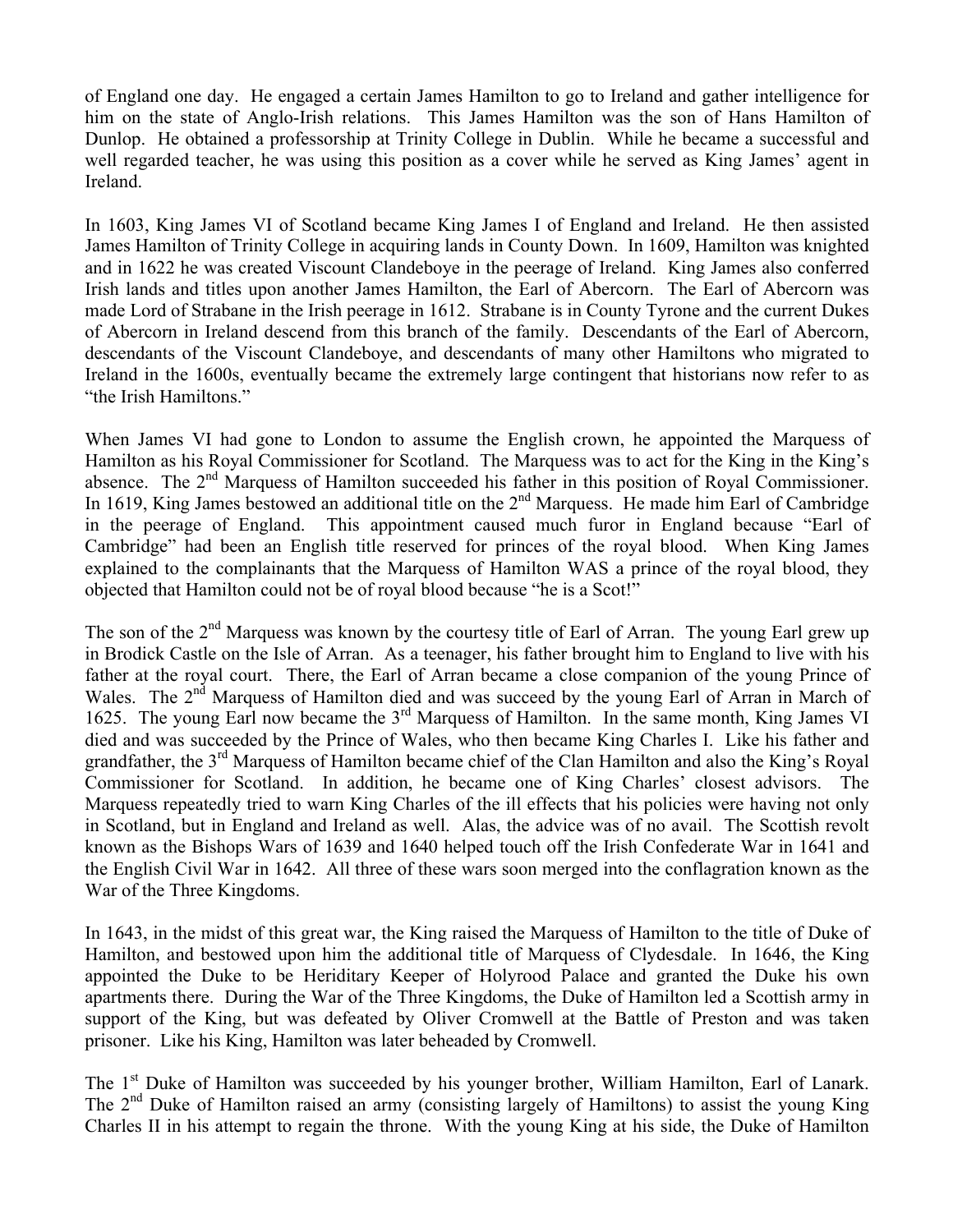and his army invaded England in 1651. The Hamiltons fought valiantly against Cromwell at the Battle of Worcester. The Duke himself died of mortal wounds he sustained while leading a charge against the overwhelmingly larger English forces.

Neither the  $1<sup>st</sup>$  nor  $2<sup>nd</sup>$  Duke left any direct male heir. So the  $1<sup>st</sup>$  Duke's daughter, Lady Anne Hamilton, became Duchess of Hamilton in her own right. She was thrown out of Hamilton House when it was confiscated by the Cromwell government. She moved to Brodick Castle on the Isle of Arran. Soon, however, she felt the need to have a residence on the mainland as well. She moved to Strathaven Castle in Lanarkshire, a former Hamilton stronghold that was already becoming a ruin. She rotated residence between Brodick and Strathaven throughout the remainder of the Cromwellian period. When she later regained Hamilton House, she began the reconstruction project that would eventually transform Hamilton House into Hamilton Palace. The Duchess married William Douglas, Earl of Selkirk. He was allowed to use the title of Duke of Hamilton during his lifetime, provided that he use the surname Hamilton (instead of Douglas). Their eldest son, James Hamilton, used the subsidiary or courtesy title of Earl of Arran.

King James VII of Scotland (James II of England and Ireland) was overthrown in 1688 when Prince William of Orange, commander-in-chief of the Netherlands republic, invaded England at the invitation of a group of English officials. The English called it a "glorious revolution" in which "not a drop of blood was spilt." However, several drops of blood were spilt in Scotland and Ireland. The supporters of King James and the Royal Stuart family became known as Jacobites while the supporters of William of Orange were known as Williamites or Orangemen. The most extensive fighting took place in Ireland from 1689 to 1692. Claud Hamilton, 4<sup>th</sup> Earl of Abercorn, along with the brothers Richard and Anthony Hamilton, became highly regarded generals in the Jacobite army while Gustavus Hamilton and Hugh Hamilton (whose ancestors had fought for Gustavus Adolphus in Sweden) were noted generals in the Williamite army. Gustavus Hamilton was later created Viscount Boyne.

In Scotland, the Duke and Duchess of Hamilton supported William of Orange. The Duke led a large contingent of Scottish nobles to Whitehall to meet with Prince William. The Duke then presided as these nobles met to discuss Scotland's fate. This resulted in the Duke delivering to William an invitation to take over the Scottish government. The Duke then returned to Scotland and was elected president of a convention which declared that James VII had abandoned the throne and William of Orange should be offered the crown. William accepted the Scottish crown in May of 1689.

King William appointed the Duke of Hamilton as his Lord High Commissioner for Scotland. While the Duke and Duchess of Hamilton had become Williamites, their son, the Earl of Arran, remained a devoted Jacobite. He had been a close friend and advisor to the now deposed King James, and he was suspected of being involved in several Jacobite conspiracies to restore the Stuarts to the throne. When he was first brought to London and introduced to the new King William of Orange, the young Earl of Arran boldly stated: "I bring greetings from my own King, King James, the rightful monarch."

The Earl of Arran's father died in 1694. The Earl's mother, who was still the actual holder of the Dukedom, resigned the Dukedom to her son in 1698. Thus the feisty Jacobite Earl of Arran then became the  $4<sup>th</sup>$  Duke of Hamilton. As the premier peer of Scotland and a friend of the exiled King, and with a not-so-distant claim to the Scottish throne himself, Hamilton continued to serve as a thorn in King William's side. At one point, King William raged, "I wish to heaven that Scotland were a thousand miles off, and that the Duke of Hamilton was king of it! Then I should be rid of them both!"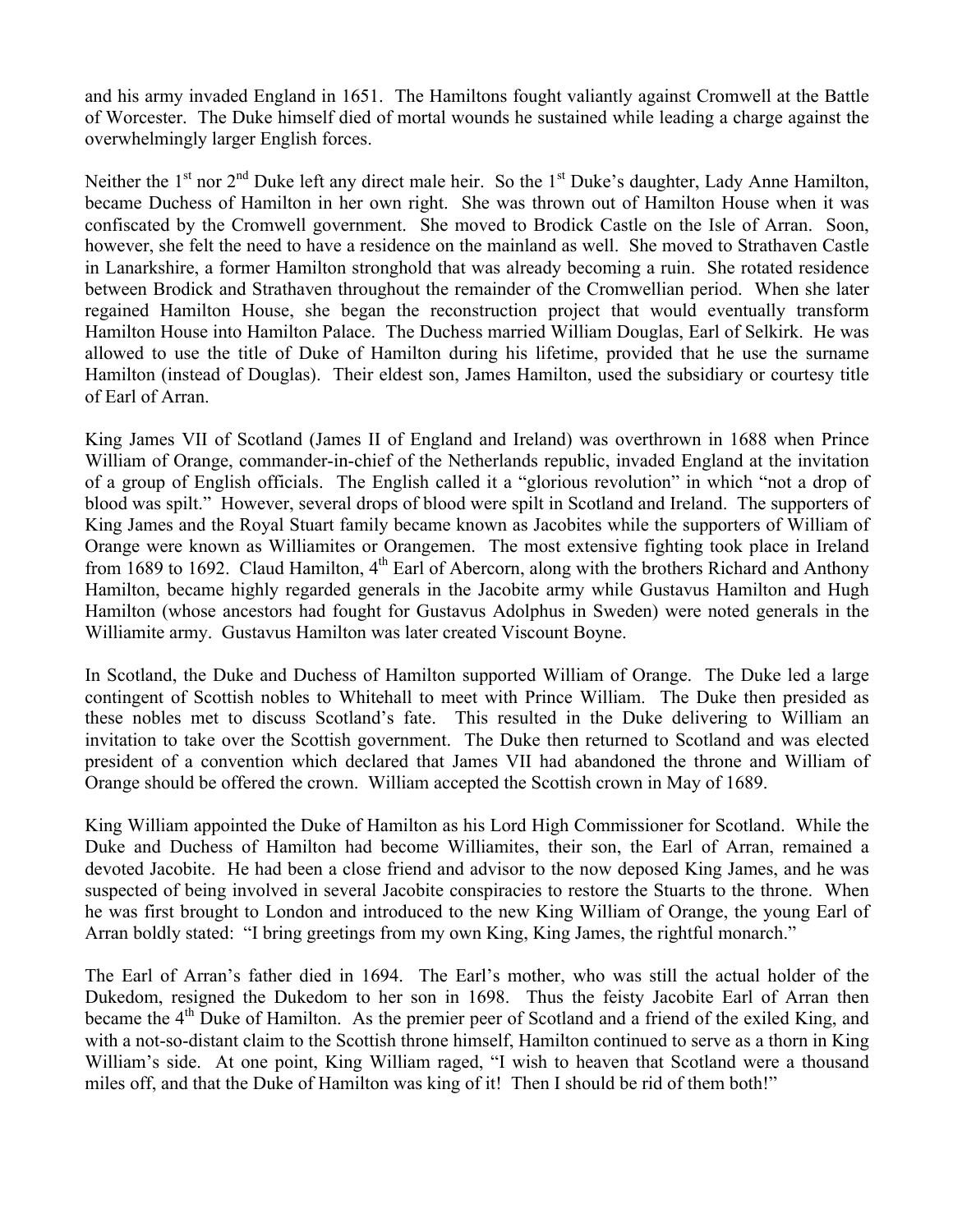In 1702, William of Orange's sister-in-law, Anne Stuart, ascended to the thrones of Scotland, England and Ireland as Queen Anne. She immediately embarked on a project to unite Scotland and England into one nation. Between 1705 and 1707, the Scottish Parliament hotly debated a proposed treaty called the Treaty of Union. If the treaty was approved, the Scottish and English parliaments would be dissolved, there would be one combined parliament in London, and England and Scotland would be combined into a new country to be called the United Kingdom of Great Britain. Jacobites and Scottish patriots argued against the treaty. The  $4<sup>th</sup>$  Duke of Hamilton was viewed as the leader of the patriot cause and another Hamilton, John Hamilton (Lord Belhaven), is credited with delivering the most passionate and memorable speeches against the treaty. After much controversy (and a fair amount of rioting throughout Scotland), the treaty was approved. The United Kingdom of Great Britain was established on May 1, 1707.

In 1712, the  $4<sup>th</sup>$  Duke of Hamilton was challenged to a duel by a life-long enemy. The duel was to be fought with swords. The two parties, accompanied by their seconds and other witnesses, met in Hyde Park, Westminster. Hamilton mortally wounded his opponent, but was then attacked from behind by the opponent's second and was mortally wounded himself. He was succeeded in the Dukedom by his eldest son.

Several Jacobite risings occurred after the Union of 1707. Anthony Hamilton, who had served as a Jacobite general in Ireland in 1689, subsequently served King James VII's court in exile in France. He assisted in the planning of the failed attempt to invade Scotland in 1708. Lieutenant General George Hamilton of the British army (a cousin of the Earls of Haddington) surrendered his commission in order to take command of the Scottish Jacobite army during the rebellion of 1715. King James VIII (known as the Old Pretender) landed in Scotland but the 1715 rebellion failed. The  $5<sup>th</sup>$  Duke of Hamilton went to Rome to secretly meet with the Old Pretender in 1726. The secret meeting was discovered and the Duke had to endure the wrath of King George I.

When Prince Charles Edward Stuart (Bonnie Prince Charlie) landed in Scotland in 1745, the Prince spent time at Hamilton Palace with the 6<sup>th</sup> Duke of Hamilton. The Prince was only twenty-five years old while the Duke was only twenty-one. The Duke seemed to be weighing his options before making a full commitment to the Prince. In the meantime, Jacobite captains like John Hamilton of Leith and George Hamilton of Redhouse (grand-nephew and namesake of the Lieutenant General) fought bravely on behalf of Prince Charles. Other Hamiltons fought just as bravely for King George and the British army. One of these was Lieutenant General Archibald Hamilton who commanded the King's 14<sup>th</sup> Regiment of Dragoons, otherwise known as Hamilton's Dragoons.

In 1752, the  $6<sup>th</sup>$  Duke of Hamilton married the Irish actress and celebrated beauty Elizabeth Gunning. As Duchess of Hamilton, Elizabeth was chosen to serve as Lady-in-Waiting to Queen Charlotte, wife of King George III. Elizabeth's two sons by the Duke eventually became the  $7<sup>th</sup>$  and  $8<sup>th</sup>$  Dukes of Hamilton. After the  $6<sup>th</sup>$  Duke passed away, Elizabeth remained the Dowager Duchess of Hamilton. She continued to use the surname of Hamilton and the title of Duchess even after she remarried. Her second husband was the son of the 4<sup>th</sup> Duke of Argyll. By then, Elizabeth had become a favorite of both Queen Charlotte and King George and was a constant fixture at the royal court. The King and Queen eventually decided that she should have a title and estate in her own right. In a deliberate reference to the Hamilton origins, Elizabeth was granted the ancient manor of Hameldon in Leicestershire. Elizabeth became Baroness Hamilton of Hameldon. Her second husband eventually succeeded to his father's title and became  $5<sup>th</sup>$  Duke of Argyll. Two of Elizabeth's sons from this second marriage became the  $6<sup>th</sup>$  and  $7<sup>th</sup>$  Dukes of Argyll. Thus, the Baroness Hamilton of Hameldon became the mother of four separate Scottish Dukes.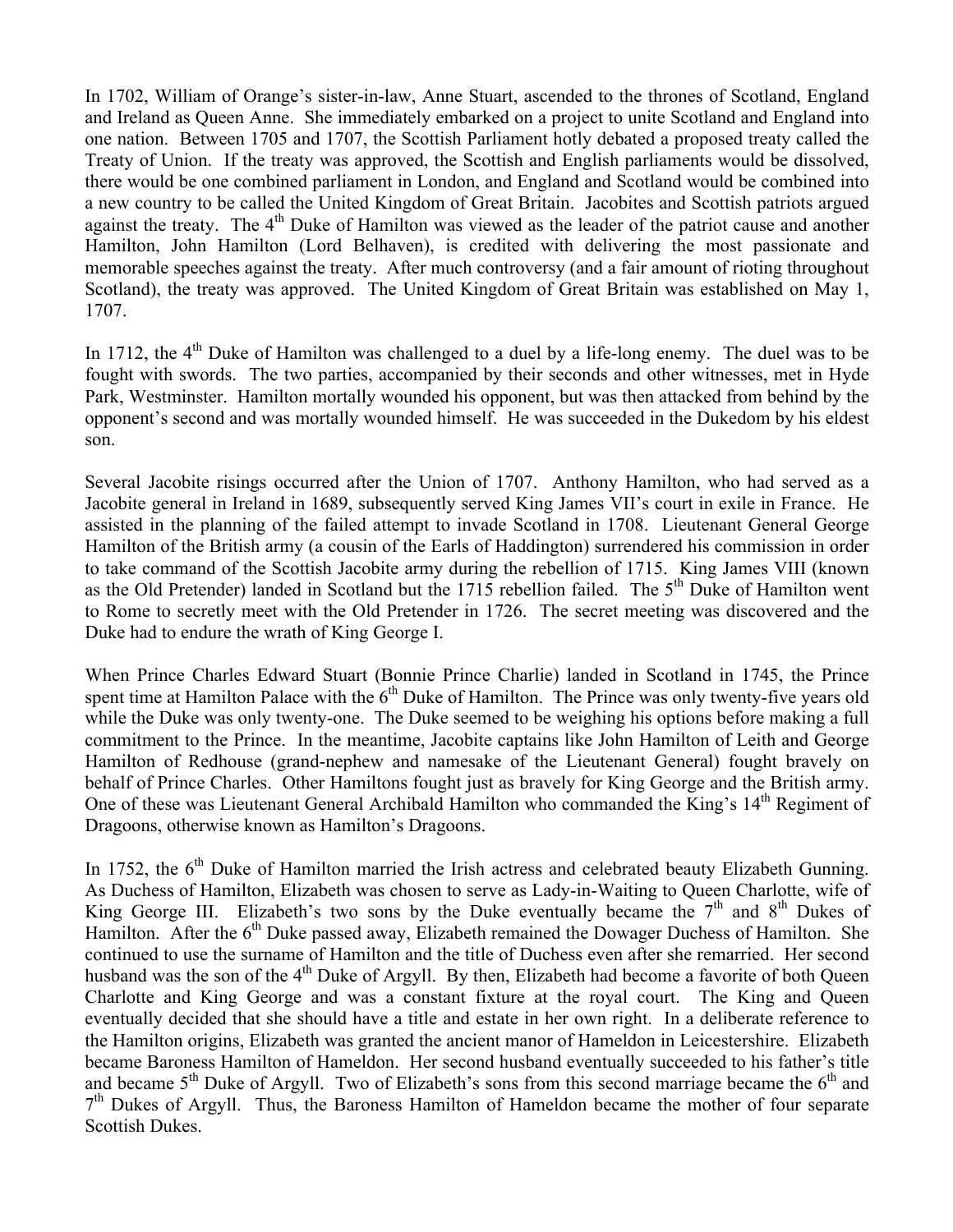The eldest son of the 6<sup>th</sup> Duke of Hamilton and the Baroness of Hameldon was James Hamilton who became the  $7<sup>th</sup>$  Duke of Hamilton. The  $7<sup>th</sup>$  Duke fell heir to a strange inheritance in 1761. Since 1633, the chief of the Clan Douglas had held the title of Marquess of Douglas. In 1703, Archibald Douglas, 3<sup>rd</sup> Marquess of Douglas, had been raised to the title of Duke of Douglas. Queen Anne had granted Archibald the title of Duke for his lifetime only, i.e. the title was not to be inheritable. So when the Duke died childless in 1761, the title of Duke of Douglas died with him. However, the title of Marquess of Douglas was able to be passed on and went to Archibald's nearest male heir, his distant cousin (second cousin, twice removed) James Hamilton,  $7<sup>th</sup>$  Duke of Hamilton. So the  $7<sup>th</sup>$  Duke of Hamilton became the  $4<sup>th</sup>$  Marquess of Douglas. Upon his death, his heir simultaneously became  $8<sup>th</sup>$  Duke of Hamilton and 5<sup>th</sup> Marquess of Douglas.

For at least four generations, those descendants of Duchess Anne who inherited the Dukedom used the surname of Hamilton. Most of the other branches of the family (descendants of Anne's younger children) used the hyphenated surname Douglas-Hamilton. It was sometime after the Dukes of Hamilton became the Marquesses of Douglas that they also adopted the hyphenated Douglas-Hamilton name.

The last of the Jacobite line of Stuart kings was Bonnie Prince Charlie's younger brother, Henry Benedict Stuart. After Henry died in Rome in 1807, Alexander Hamilton,  $10^{th}$  Duke of Hamilton, believed that he was the rightful heir to the Scottish throne. He undertook yet another great expansion of Hamilton Palace, turning it into the largest and most majestic non-royal palace in all of Europe. The Duke himself, of course, intended it to serve as a "royal" palace, fit for the heir to the Scottish throne. He also built the nearby Hamilton Mausoleum and had his ancestors placed there. In addition, he built a hunting lodge in the surrounding parklands and called it Chatelherault.

William Douglas-Hamilton, 12<sup>th</sup> Duke of Hamilton, died in 1895 without a direct male heir. His only child was a daughter, Lady Mary Louise Douglas-Hamilton. The 12<sup>th</sup> Duke's nearest male heir was Lieutenant Alfred Douglas-Hamilton of the Royal Navy. The 12<sup>th</sup> Duke and the younger Alfred were fourth cousins (Alfred descended from a younger son of the  $4<sup>th</sup>$  Duke). The  $12<sup>th</sup>$  Duke had become close with his young heir and had tried to arrange a marriage between Alfred, his heir, and Lady Mary, his daughter. This plan did not work out, however. When her father died, Lady Mary inherited much of her father's estate, including Brodick Castle on the Isle of Arran, but Alfred inherited the Dukedom and Hamilton Palace. In 1906, Lady Mary became Duchess of Montrose when she married the  $6<sup>th</sup>$  Duke of Montrose. She and her husband took up residence at Brodick Castle. After the Duchess passed away in 1957, Brodick Castle was acquired by the National Trust for Scotland.

Lieutenant Alfred Douglas Douglas-Hamilton became 13<sup>th</sup> Duke of Hamilton. During World War I, the Duke invited the Royal Navy to use Hamilton Palace as a naval hospital. The Duke and his family moved out of the Palace and took up residence at Dungavel House, a Hamilton hunting lodge and summer home near the old Strathaven Castle, about six miles south of the town of Hamilton. After the war, the Palace was in less than pristine condition. In addition, its foundations were soon found to be suffering subsidence from the coal mining being conducted beneath it. The Palace finally had to be demolished in 1927 and the Duke's family remained at Dungavel.

The 13<sup>th</sup> Duke had four sons, all of whom joined the Royal Air Force. In 1933, the eldest son, Douglas Douglas-Hamilton, was the first pilot to fly a plane over Mount Everest. By the time World War II broke out, all four sons had attained the rank of Squadron Leader or higher, an accomplishment that is still noted in British military history. While still serving in the RAF, Douglas Douglas-Hamilton